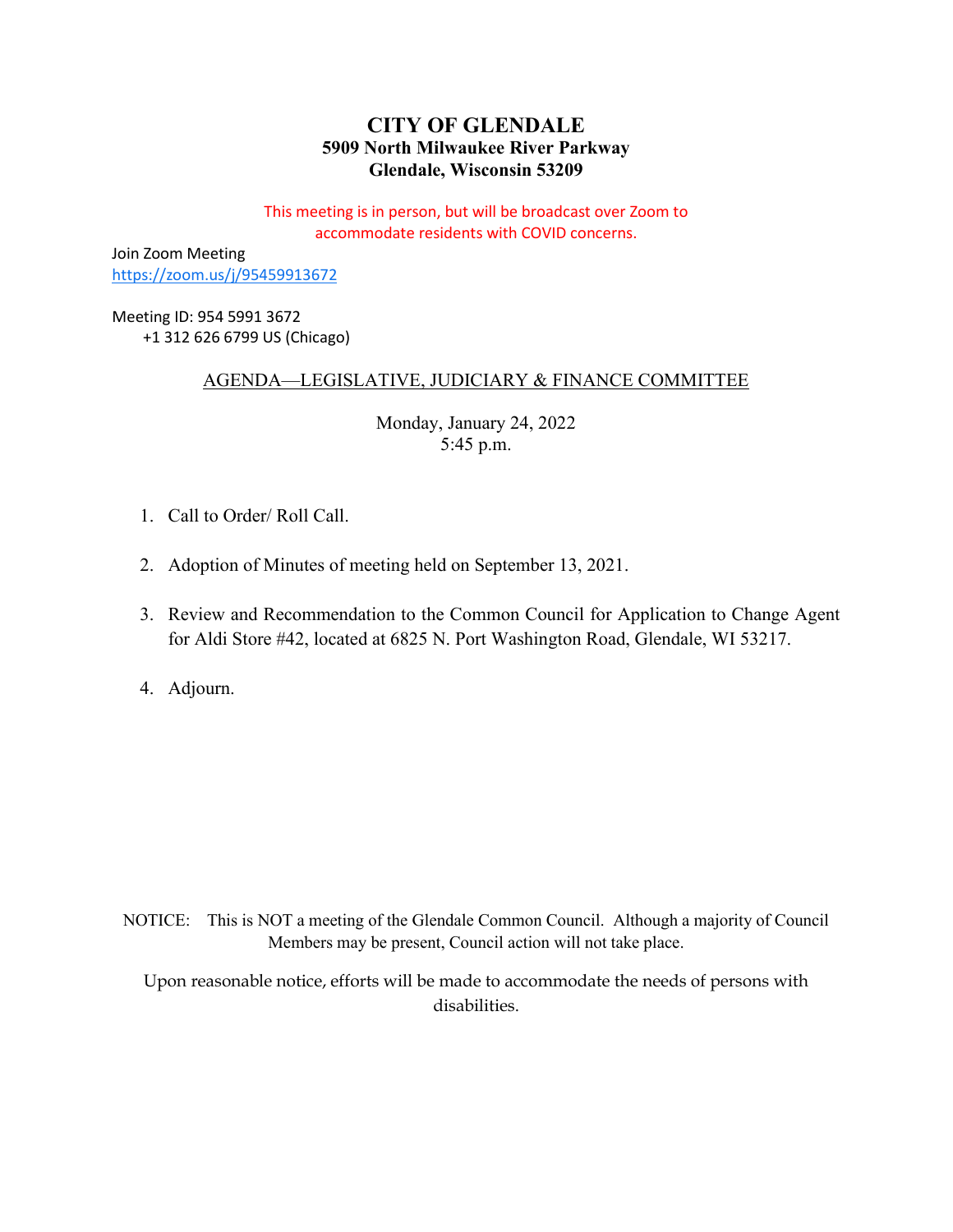## **CITY OF GLENDALE LEGISLATIVE, JUDICIARY AND FINANCE COMMITTEE**

Meeting Minutes September 13, 2021

Meeting was called to order at 5:45 p.m. by Ald. JoAnn Shaw.

Roll Call: Present: Ald. JoAnn Shaw, Ald. Tomika Vukovic, and Ald. Richard Wiese. Absent: None.

Other Officials Present: City Administrator Rachel Safstrom; City Attorney John Fuchs; Police Sergeant Miguel Martinez; and City Clerk, Megan Humitz.

#### ADOPTION OF MINUTES.

Motion was made by Ald. Wiese, seconded by Ald. Vukovic, to approve the minutes of the meeting held on June 14, 2021. Ayes: Ald. Shaw, Vukovic, and Wiese. Noes: None. Abstain: None. Absent: None. Motion carried.

## REVIEW AND RECOMMENDATION TO THE COMMON COUNCIL FOR APPLICATION FOR TARGET CORPORATION – TARGET STORE T-2877, CLASS "A" (BEER) RETAILER LICENSE, AND CLASS "A" (LIQUOR) RETAILER LICENSE, LOCATED AT 5701 N. LYDELL AVENUE.

City Administrator Rachel Safstrom explained the State of Wisconsin requires any business selling alcohol to have an Alcohol Beverage License. All other licenses have been approved for the current location and all background checks have been concluded by the City of Glendale Police Department. All applications are on file in the Clerk's office. Target Corporation – Target Store T-2877, meets all the statutory requirements to be issued a Class "A" (beer) and Class "A" (liquor) license. Proposed agent, N. Sotiros, was approved by the Police Department. Staff recommends approval of the licenses. The Glendale Police Department has no concerns over the license issuance, as long as Target Corporation adheres to the following parameters: installation of cameras on pickup lanes in parking lot, and a process to check identification for pickup and delivery to confirm legal age.

Ald. Wiese stated he is reassured to hear there will be a required process in place for ID checks and the set-up of security cameras.

Ald. Vukovic suggested placing Target Corporation – Target Store T-2877 on a six-month review process. Administrator Safstrom stated their license will be reviewed again at the June 2022 meeting for annual issuance of a license, which is within a close timeframe of the six-month suggestion.

Ald. Shaw raised the question of how the camera set-up will be verified. Administrator Safstrom confirmed this will be completed by Chief Ferguson.

Motion was made by Ald. Vukovic, seconded by Ald. Wiese to approve the recommendation to the Common Council to approve the Class "A" Beer and Class "A" Liquor license authorizing the retail sale consumption off the premises, filed Target Corporation – Target Store T-2877, located at 5701 N. Lydell Avenue, Glendale, WI 53217. Ayes: Ald. Shaw, Vukovic, and Wiese. Noes: None. Abstain: None. Absent: Ald. None. Motion carried.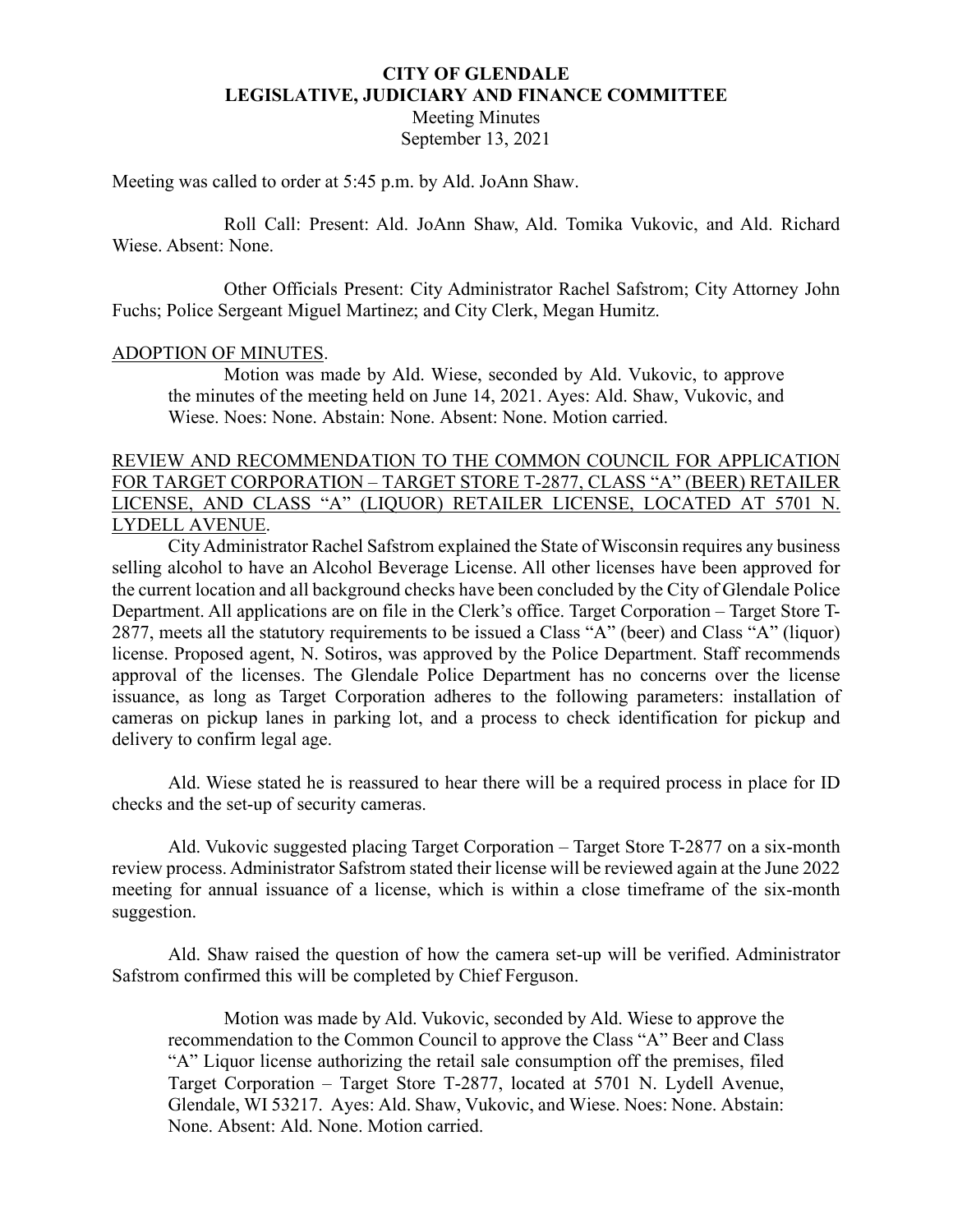# ADJOURNMENT.

There being no further business, motion was made by Ald. Vukovic, seconded by Ald. Wiese, to adjourn the meeting. Ayes: Ald. Shaw, Vukovic, and Wiese. Noes: None. Absent: None. Abstain: None. Motion carried, and adjournment of the Legislative, Judiciary and Finance Committee was ordered at 5:49 p.m.

> Megan Humitz City Clerk

Recorded: September 14, 2021.